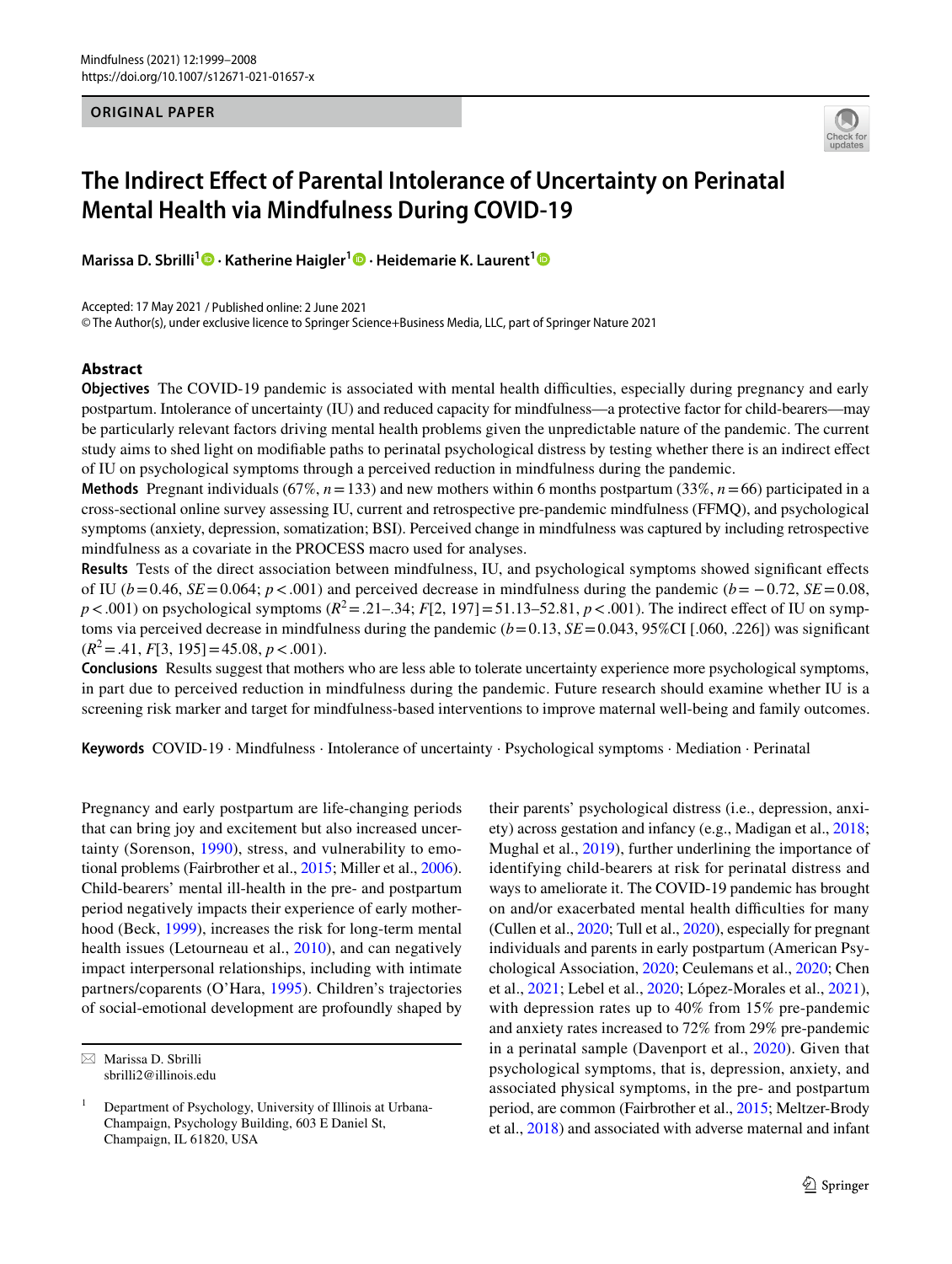outcomes (Brand & Brennan, [2009;](#page-7-6) Howard et al., [2014](#page-8-7); Kingston et al., [2012](#page-8-8); O'Connor et al., [2002\)](#page-9-3), the psychological impact of COVID-19 on child-bearers requires attention (Ceulemans et al., [2020;](#page-7-3) Chen et al., [2021](#page-7-4)). There is a need to illuminate processes that can support parents giving birth in these conditions to ensure their well-being and the future well-being of the next generation.

Recent work suggests that the efects of COVID-19 concerns on psychological symptoms in the general population may be mediated by reduced mindfulness (Belen, [2021](#page-7-7)). Maternal mindfulness—nonjudgmental and purposeful attention to present-moment experience (Kabat-Zinn, [2003](#page-8-9))—has been shown to protect against perinatal anxiety and depression (Hicks et al., [2018](#page-8-10)), to increase parental relationship satisfaction (Gambrel & Piercy, [2015](#page-7-8)), and to cultivate sensitive, responsive caregiving in new mothers (Baumrind, [1989;](#page-6-1) Duncan et al., [2009](#page-7-9); Shaddix, [2014;](#page-9-4) Siegel & Hartzell, [2003\)](#page-9-5). Parents who are able to be aware, accepting, and responsive to their baby's needs either through an inherent capacity for or a cultivated practice of mindfulness will foster higher-quality parent–child relationships and be better able to avoid automatic patterns of maladaptive parenting behavior (Duncan et al., [2009;](#page-7-9) Fernandes et al., [2021](#page-7-10)), thus promoting secure attachment relationships (Siegel & Hartzell, [2003\)](#page-9-5). In turn, infants of more mindful mothers show benefts in social-emotional development (Braeken et al., [2017](#page-7-11); Van den Heuvel, Donkers, et al., [2015](#page-9-6); Van den Heuvel, Johannes, et al., [2015](#page-9-7)), neurocognitive functioning (Van den Heuvel, Donkers, et al., [2015](#page-9-6); Van den Heuvel, Johannes, et al., [2015\)](#page-9-7), and neuroendocrine stress regulation (Laurent et al., [2017](#page-8-11)). Given these cascading effects on family well-being, it is critical to determine which child-bearers are likely to have limited capacity to be present in the face of challenges.

COVID-19 is a paragon of uncertainty that presents expectant/new parents with a multitude of stressors with an unknown end point (e.g., COVID-19 exposure, fnancial and material hardship, concerns regarding prenatal/postpartum care, relationship strain, and social isolation (Center for Translational Neuroscience, [2020](#page-7-12); Ellington et al., [2020](#page-7-13); Lebel et al., [2020](#page-8-4)), while limiting available coping strategies such as social and mental health support. The changes and uncertainties due to the pandemic are putative causes for increased perinatal psychological symptoms for those previously not at risk and even greater increased risk for childbearers already struggling with psychological symptoms, including depression and anxiety (Brooks et al., [2020](#page-7-14); Chen et al., [2021](#page-7-4)). These challenging conditions have resulted in what has been characterized as a mental health crisis with an uncertain end, especially for pregnant people and those who have recently given birth (Grose, [2020\)](#page-8-12).

To address this crisis, a key research priority is examining psychological factors that may infuence levels of distress to inform mechanistically driven interventions (Holmes et al., [2020\)](#page-8-13). One such factor is intolerance of uncertainty (IU), defned as fear of the unknown (Carleton, [2012\)](#page-7-15), which is associated with negative reactions to uncertain situations (Dugas et al., [2001](#page-7-16)). IU is strongly implicated in the etiology of generalized anxiety disorder (GAD; Dugas et al., [1998](#page-7-17)), but more recently has been included in transdiagnostic models as a central risk and maintenance factor across mental health concerns and an important transdiagnostic intervention target (Boswell et al., [2013;](#page-7-18) Carleton, [2016](#page-7-19); Einstein, [2014](#page-7-20); McEvoy & Mahoney, [2012](#page-8-14)) in COVID-19 (Freeston et al., [2020\)](#page-7-21).

IU has been shown to predict mental health difficulties (e.g., Paulus et al., [2015](#page-9-8); Yook et al., [2010](#page-9-9)), and there is evidence that this relationship is partially mediated via contemporaneous dispositional mindfulness in a female student sample (Nekić & Mamić, [2019](#page-9-10)). Specifically in COVID-19, IU has similarly shown indirect efects on distress through avoidant, maladaptive coping (e.g., self-distraction; Rettie & Daniels, [2020](#page-9-11)). During the perinatal period, IU may be a particularly salient familial risk factor as evidence suggests that high IU in pregnancy is associated with pregnancyrelated anxiety (Treleaven, [2020](#page-9-12)), predicts increased psychological symptoms postpartum (Furtado et al., [2019\)](#page-7-22), and is implicated in parent–infant transmission of mental illness as a cognitive bias learned nonverbally through social referencing (Aktar et al., [2017](#page-6-2)).

While the relationship between IU and mental health concerns is well established, the mechanisms underlying this association warrant further study; elucidating these potentially modifable mechanisms can inform which preventive intervention strategies are well suited to employ in a pandemic (Schimmenti et al., [2020\)](#page-9-13). IU is highly associated with worry and rumination, which function as mediators in IU's relationships with symptoms of anxiety and depression, respectively (Yook et al., [2010\)](#page-9-9). Other research suggests that rumination acts as both a moderator and mediator between IU and depression and anxiety symptoms (Liao & Wei, [2011](#page-8-15)). Meta-analyses suggest that repetitive negative thinking (worry and rumination) may be a shared mechanism underlying the relationship between IU and anxiety and depression (Gentes & Ruscio, [2011](#page-7-23); McEvoy et al., [2019\)](#page-8-16).

IU is further associated with a failure to employ efective emotion regulation strategies, negative thoughts and emotions about problems, and a perceived inability to cope effectively with aversive responses to uncertainty (Buhr & Dugas, [2002](#page-7-24); Ouellet et al., [2019\)](#page-9-14). Models of IU suggest that one's ability to endure distress resulting from ambiguous situations will likely impact responding, including the use of adaptive (e.g., acceptance; Schimmenti et al., [2020\)](#page-9-13) or maladaptive (e.g., avoidance or denial; Zacher & Rudolph, [2021\)](#page-9-15) coping strategies in an uncertain situation (Einstein, [2014\)](#page-7-20). In undergraduate samples, IU has been shown to relate to both lower mindfulness and higher psychological symptoms, in particular anxiety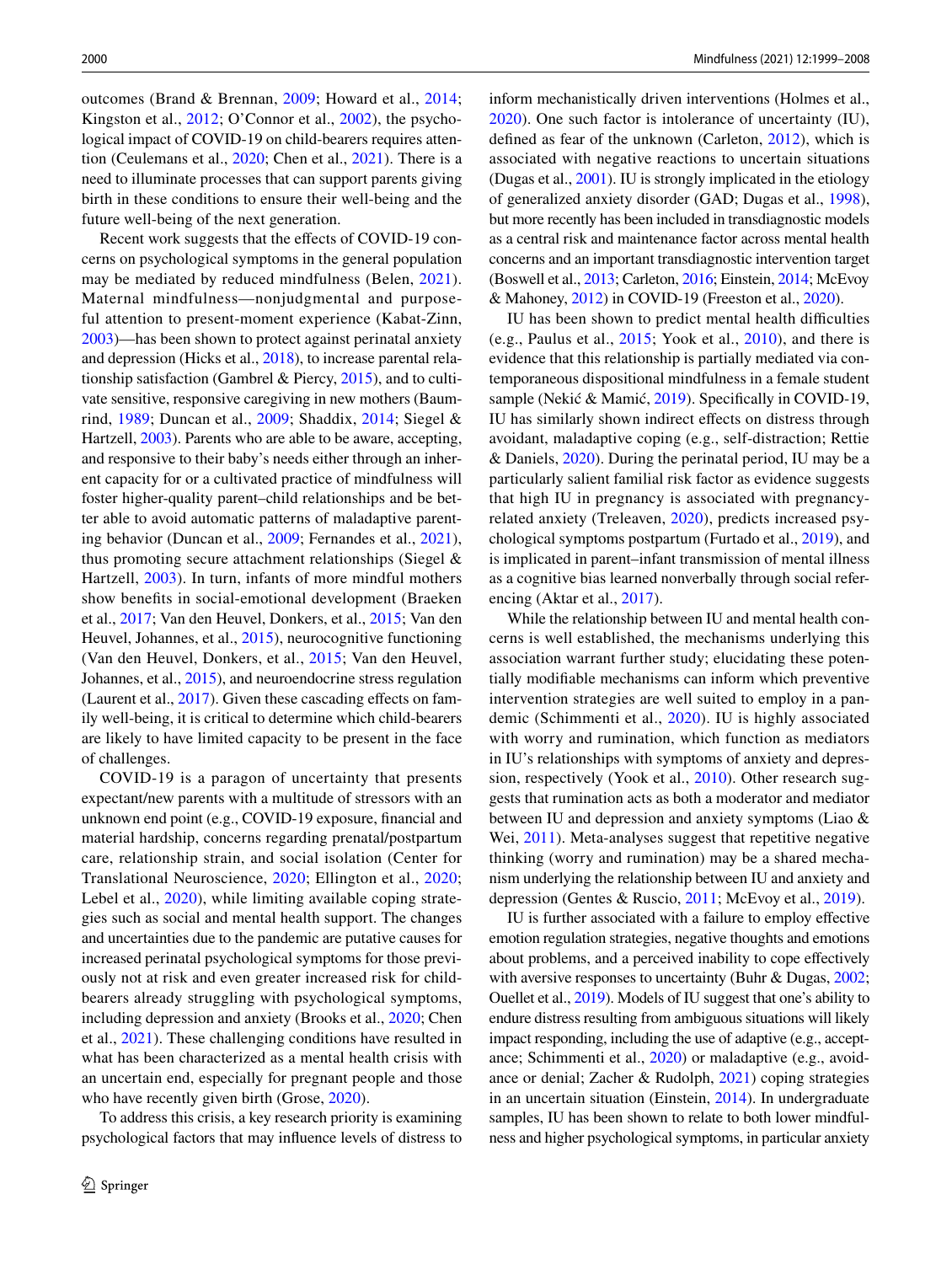symptoms such as worry (Kraemer et al., [2016;](#page-8-17) Papenfuss et al., [2021\)](#page-9-16). This suggests that the ability to tolerate perceived uncertainty may work through the open and nonjudgmental stance of mindfulness to interrupt the repetitive negative thought and maladaptive coping strategies that maintain psychological distress (Deyo et al., [2009;](#page-7-25) Lotan et al., [2013](#page-8-18); Papenfuss et al., [2021](#page-9-16); Yook et al., [2010\)](#page-9-9). Thus, IU may play a key role in parents' risk for diminished mindfulness and resultant mental health difficulties in the uniquely uncertain context of the current pandemic.

Identifcation of factors involved in the development and maintenance of psychological symptoms, including anxiety and mood symptoms, can guide the use of screening measures for early risk detection and selection of interventions well suited to target such factors. As suggested by previous research, IU may serve as a key indicator of risk for distress (Carleton, [2016](#page-7-19); McEvoy & Mahoney, [2012\)](#page-8-14)—at least in part by reducing the capacity for mindful presence in the face of uncertain stressors (Kraemer et al., [2016](#page-8-17))—that can be screened for and ameliorated through appropriate preventive interventions (Einstein, [2014;](#page-7-20) Furtado et al., [2019\)](#page-7-22). Further study of these risk paths may inform the development and use of "mechanistically informed and driven" interventions that are needed to address psychological distress due to the pandemic (Holmes et al., [2020](#page-8-13)).

Guided by the needs identifed above, the current investigation aims to identify (1) how IU and perceived change in mindfulness during the pandemic relate to perinatal mothers' psychological symptoms and (2) whether there is an indirect efect of IU on maternal psychological symptoms transmitted through perceived reductions in mindfulness. We hypothesize that both high IU and perceived decrease in mindfulness during COVID-19 will be associated with elevated symptoms and that there will be a signifcant indirect efect of IU on maternal psychological symptoms through a perceived decrease in mindfulness. Testing these paths in a cross-sectional study is not a true test of mediated or causal efects; thus, in the current study, the term "indirect effect" is used as a statistical term referring to the test of the AB path. The current study will test whether there is a pattern of associations that is consistent with the proposed theoretical model, building toward more defnitive tests that will help clarify the conditions most likely to negatively impact mothers and potentially harm the development of children born in the pandemic and target opportunities to intervene before harms to mother, child, and family well-being accumulate.

## **Method**

#### **Participants**

Participants were 199 English-speaking pregnant people (66.8%, *n*=133) or new mothers who had given birth in the past 6 months (33.2%, *n*=66). Participants' ages ranged from 20.6 to

47.5 (*M*=33.3, *SD*=4.4). For almost half of participants (48.7%,  $n=97$ ), this was their first pregnancy, and 49% ( $n=96$ ) of participants had no other children living in their household, 35.2% had one other child  $(n=69)$ , and 15.8% had two or more  $(n=31)$ . Ninety-seven percent of pregnancies were singletons (*n*=193; twins: 3%, *n*=6). This sample was 85.4% White (*n*=170), 7% Hispanic or Latino (*n*=14), 2.5% Asian (*n*=5), 2% Black/African American (*n*=4), and 1% Native American/Alaskan (*n*=2). The majority of participants were socioeconomically advantaged (median income \$100,000–\$120,000; 87.9% with a college degree  $[n=175]$ ) and married or partnered (96%,  $n=191$ ).

#### **Procedure**

The measures of interest in the current study were drawn from the Early Parenthood in COVID-19 (EPiC) online study (Laurent et al., [2021](#page-8-19)), which includes multiple measures of the perinatal experience and was based on the COVID-19 and Perinatal Experiences (COPE) Survey (VanTieghem et al., [2020\)](#page-9-17). Participants were recruited for the EPiC study via social media targeted to residents of Illinois and email to participants of larger ongoing studies of pregnant individuals and new mothers in Illinois to participate in an online survey administered through REDCap (Research Electronic Data Capture; Harris et al., [2009](#page-8-20)). All participants gave informed consent before participating in the EPiC study. For every 50 participants, a random lottery selected a participant to receive a \$100 gift certifcate. Data collection began in May 2020, with results below refecting responses through September 14, 2020. All procedures were approved by the University of Illinois Institutional Review Board. Participants were eligible for this study if they were currently pregnant or had given birth within the last six months. Participants with incomplete data on the measures of interest were excluded from the current analysis.

#### **Measures**

The EPiC online questionnaire included a larger set of items assessing participants' demographic background and the impact of the COVID-19 outbreak on the feelings and experiences of pregnant individuals and new mothers. Scales relevant to the constructs of interest for the current study are described below (see Table [1](#page-3-0) for descriptive statistics).

## **Intolerance of Uncertainty**

The Intolerance of Uncertainty Scale (IUS-12; Carleton et al., [2007](#page-7-26)) is a 12-item self-report measure examining beliefs about the acceptability of uncertainty or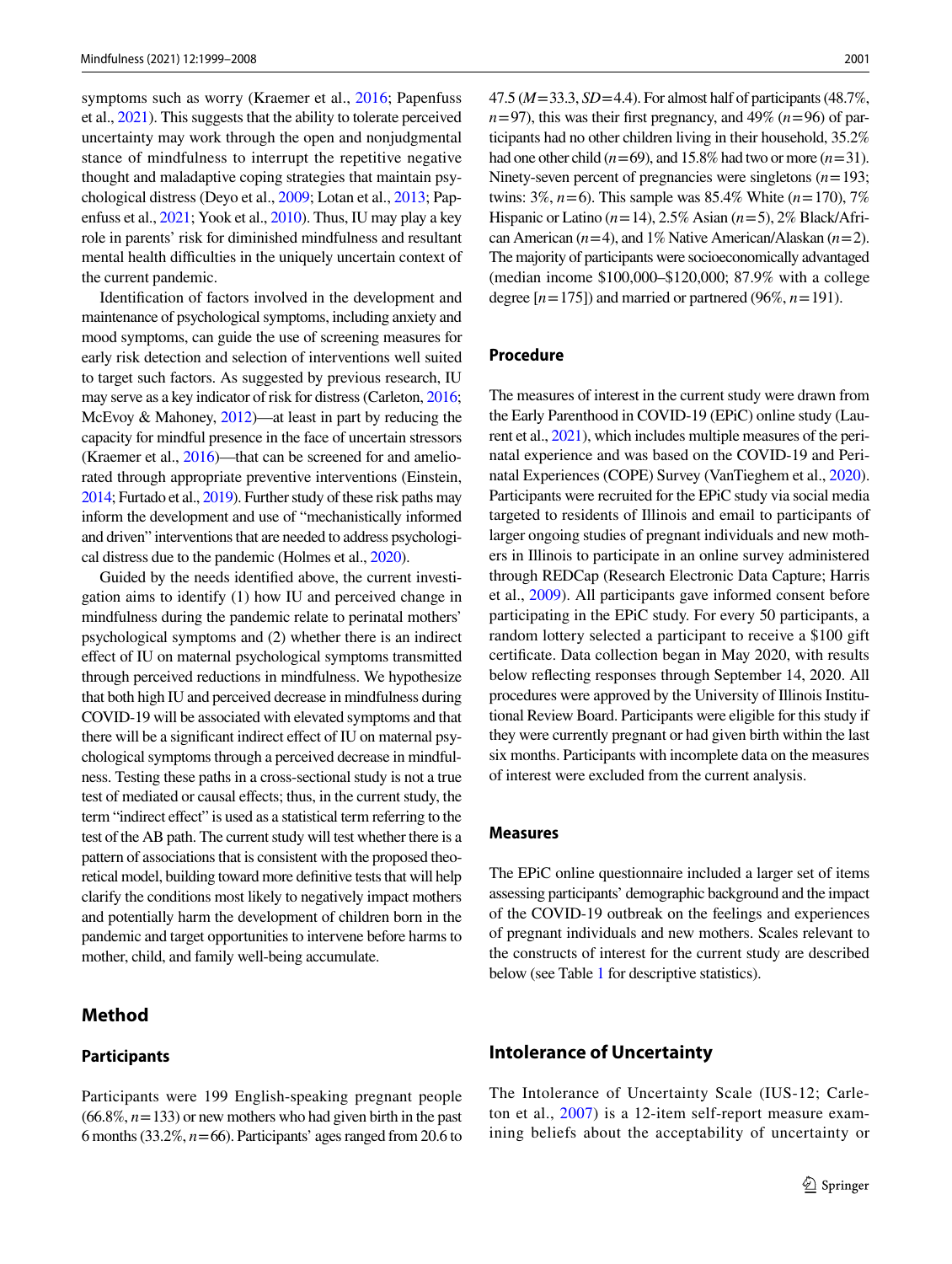<span id="page-3-0"></span>**Table 1** Means, standard deviations, and correlations with confdence intervals of study variables

| Variable          | M | SD                |                                                                                  |  |
|-------------------|---|-------------------|----------------------------------------------------------------------------------|--|
| 1. IU             |   | $33.15 \t 8.60 -$ |                                                                                  |  |
| 2. BSI total      |   |                   | 28.28 10.60 .45 <sup>**</sup> [.33, .56]                                         |  |
| 3. Pre-COVID FFMO |   |                   | 3.40 $0.41 - .40^{**}[-.51, -.28] - .26^{**}[-.39, -.13] -$                      |  |
| 4. COVID FFMO     |   |                   | 3.22 $0.47 - .45^{**}[-.55, -.33] - .56^{**}[-.65, -.46]$ $0.69^{**}[-.61, .75]$ |  |
|                   |   |                   |                                                                                  |  |

*Note. BSI*, Brief Symptom Inventory; *FFMQ*, Five Facet Mindfulness Questionnaire; *IU*, Intolerance of Uncertainty Scale. *M* and *SD* are used to represent unstandardized mean and standard deviation, respectively. Values in square brackets indicate the 95% confdence interval for each correlation

indicate greater symptoms  $(\alpha = 0.92)$ .

 $*$ Indicates  $p < .05$ 

\*\*Indicates  $p < .01$ 

unpredictability (e.g., "Unforeseen events upset me greatly"). Items were rated a scale from 1 ("Not at all characteristic of me") to 5 ("Entirely characteristic of me") and were summed to obtain a total score with higher scores indicating greater IU  $(\alpha = 0.91)$ .

## **Mindfulness**

The Five Facet Mindfulness Questionnaire-Short Form (FFMQ-SF; Bohlmeijer et al., [2011\)](#page-7-27) is a 24-item measure assessing fve dimensions of mindfulness: observing, describing, acting with awareness, nonjudgment, and nonreactivity. An example item is, "When I have distressing thoughts or images, I just notice them and let them go." Participants rated each item twice—"before the COVID-19 pandemic" and "during the COVID-19 pandemic"—to obtain their perceptions of both their pre-pandemic and current pandemic mindfulness; similar to previous studies of perinatal samples that assessed pre-pandemic and current self-report scores during COVID-19 (Davenport et al., [2020](#page-7-5)). Items are rated on a scale from 1 ("Never or very rarely true") to 5 ("Very often or always true") and were averaged to obtain a total retrospective pre-pandemic mindfulness score and a total current pandemic mindfulness score. Higher scores indicate greater self-assessed mindfulness during the specified time period  $(\alpha = 0.79 - 0.84)$ .

## **Psychological Symptoms**

The 18-item version of the Brief Symptom Inventory (BSI-18; Zabora et al., [2001\)](#page-9-18) assesses psychological symptoms, that is, depression ("Feeling blue"), anxiety ("Feeling tense or keyed up"), and somatization ("Nausea or upset stomach"). Due to the online format of this study, the item assessing suicide (i.e., "Thoughts of ending your life") was removed. The items were scored on a Likert scale of 0 ("Not at all") to 4 ("Extremely"). Responses were summed to create a total score used in analyses where high scores

#### **Data Analyses**

The SPSS PROCESS macro (model 4; Hayes, [2009\)](#page-8-21) was used to test both direct associations between standardized scores of mindfulness, IU, and psychological symptoms and the proposed indirect efect of IU on total BSI scores via a perceived change in FFMQ mindfulness during the pandemic. To capture perceived change in mindfulness during COVID-19, pandemic FFMQ scores were analyzed controlling for pre-pandemic scores; this residualized change score is drawn from previous methods for studying changes in mindfulness (Brown & Ryan, [2003;](#page-7-28) Kumar et al., [2008](#page-8-22)). Ten thousand bootstrap samples were used to arrive at the 95% confdence interval for parameter estimates.

## **Results**

#### **Direct Associations**

The total effect of IU ( $b = 0.46$ ,  $SE = 0.064$ ;  $p < 0.001$ ) on psychological symptoms was significant (model  $R^2$  = 0.21;  $F[1, 201] = 52.81, p < 0.001$ . The total effect of decreased mindfulness during the pandemic  $(b = -0.72, SE = 0.08;$  $p < 0.001$ ) on psychological symptoms was significant when controlling for pre-pandemic mindfulness (model  $R^2$  = 0.34; *F*[2, 197]=51.13, *p*<0.001).

### **Indirect Efects**

The full model revealed a significant, though smaller, direct effect IU ( $b = 0.29$ , *SE* = 0.063; 95% CI [0.16, 0.41]) on symptoms along with a signifcant indirect efect via perceived decrease in mindfulness during the pandemic (*b*=0.13, *SE*=0.043; 95% CI [0.060, 0.226]). This overall model explained a sizable proportion of the variance in symptoms  $(R^2=0.41; F[3, 195] = 45.08, p < 0.001$ , see Fig. [1](#page-4-0) for full model effects. A post hoc power analysis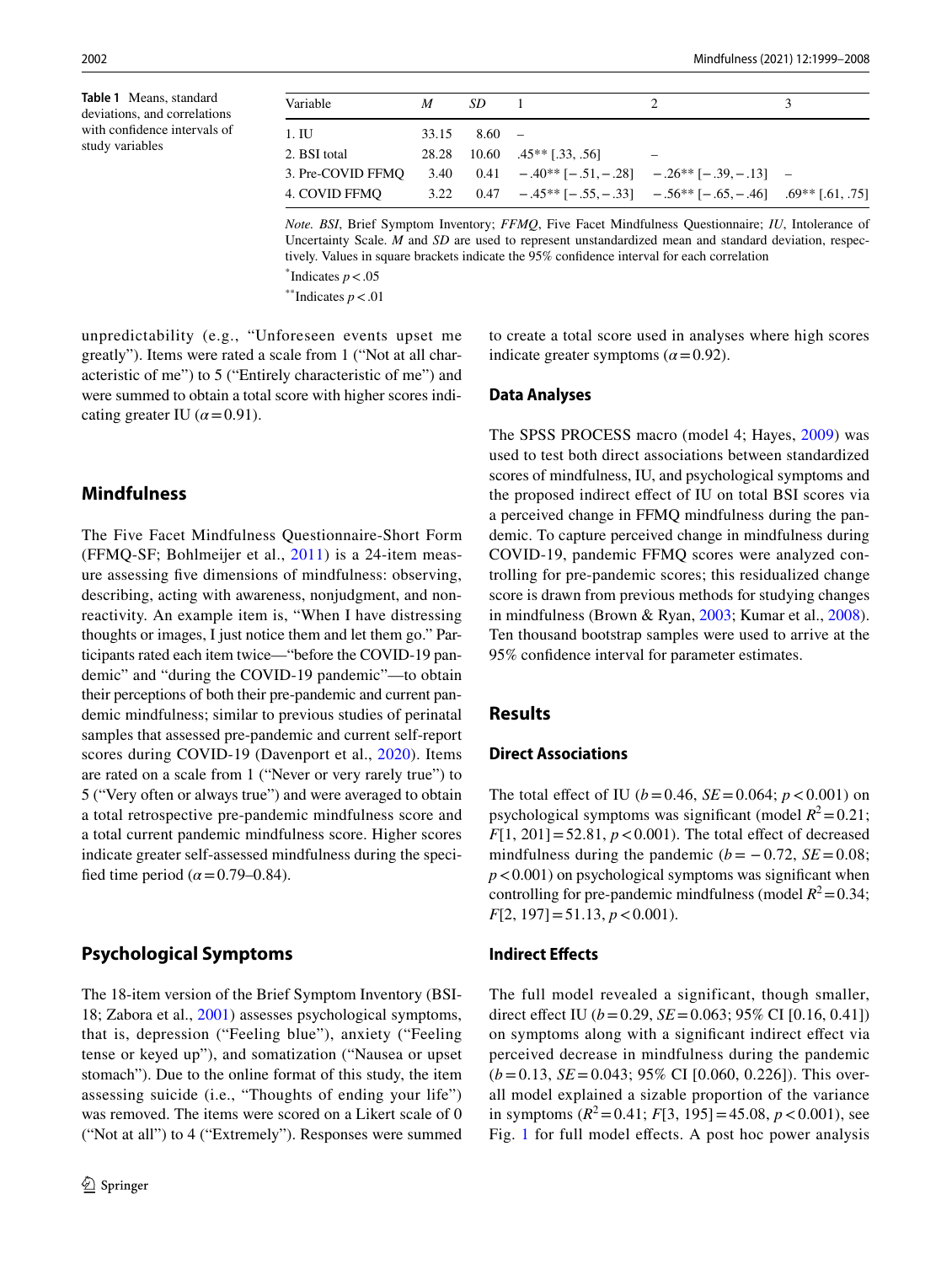<span id="page-4-0"></span>**Fig. 1** Full model results. Pre-COVID mindfulness was included as a covariate but is not represented here. \* indicates *p*<.05. \*\* indicates *p*<.01



conducted using MedPower (Kenny, [2017\)](#page-8-23) based on the sample size of 199, effects for each path, and an alpha of 0.05 indicated adequate power (0.847) to detect indirect effects.

To further probe which facets of mindfulness drove these indirect efects, mediation analyses were conducted on each of the FFMQ subscales. The indirect efect of IU on symptoms was signifcant through three subscales: acting with awareness (*b*=0.07, *SE*=0.030; 95% CI [0.023, 0.141]), nonreactivity (*b*=0.07, *SE*=0.036; 95% CI [0.01, 0.15]), and describing (*b*=0.07, *SE*=0.032; 95% CI [0.01 to 0.14]) (model  $R^2$ 's = 0.30–0.38;  $F[3, 195]$  = 27.15–39.52,  $p < 0.001$ ).

Further post hoc analyses were conducted with BSI depression and anxiety as separate outcomes to probe specificity to symptom domain. With depression as an outcome, a significant direct effect of IU ( $b = 0.28$ ,  $SE = 0.064$ ; 95% CI [0.15, 0.40]) on depression symptoms was found in addition to a signifcant indirect efect via decreased pandemic FFMQ ratings (*b*=0.13, *SE*=0.04; 95% CI [0.061, 0.220];  $R^2 = 0.38$ ; *F*[3, 195] = 39.98, *p* < 0.001). When anxiety was entered as an outcome, mediation analyses similarly showed a significant direct effect of IU ( $b = 0.30$ ,  $SE = 0.063$ ; 95% CI [0.17, 0.42]) on anxiety symptoms and a signifcant indirect efect via decreased pandemic FFMQ ratings (*b*=0.12, *SE*=0.04; 95% CI [0.053, 0.211]; *R*2=0.39; *F*[3,  $195$ ] = 40.89,  $p < 0.001$ ).

## **Discussion**

The current study aimed to shed light on paths to psychological symptoms in parents who bear and begin rearing a child in the challenging environment of the COVID-19 pandemic. As hypothesized, high IU and a perceived reduction in mindfulness during the pandemic were associated with elevated psychological symptoms. There was also, in line with our second hypothesis, a significant indirect effect of IU on maternal psychological symptoms through a perceived decrease in mindfulness qualities—in particular, nonreactivity, acting with awareness, and describing facets of dispositional mindfulness. The indirect efects of these facets driving the overall efect were similar in magnitude and small according to effect size conventions (Cohen, [1992](#page-7-29)). At least in this study, the indirect efect of IU on symptoms through a perceived reduction in mindfulness was strongest and most apparent when considering all elements of mindfulness working together as opposed to individual facets. In line with indications from previous research outside a pandemic and/or perinatal context (Nekić & Mamić, [2019](#page-9-10)), these results suggest mothers who are less able to tolerate uncertainty experience more psychological symptoms, in part due to a sense of diminished mindfulness during the pandemic.

These results extend previous work implicating both IU and low mindfulness in elevated psychological symptoms (Brown et al., [2015](#page-7-30); Yook et al., [2010\)](#page-9-9) and processes known to maintain anxiety and depression (Deyo et al., [2009;](#page-7-25) Lotan et al., [2013](#page-8-18); Yook et al., [2010](#page-9-9)) while offering a useful frame for conceptualizing how these may be perpetuated (or interrupted) in the current pandemic. These fndings, specifcally the post hoc analyses including the depression and anxiety symptom subscales of the BSI, echo previous research showing concurrent mindful attention partially mediated the predictive relationship between IU and depression and anxiety symptoms in a sample of female students in Croatia (Nekić & Mamić, [2019](#page-9-10)). The current study extends these fndings to expectant/new mothers in a particularly uncertain global context, suggesting that mothers who are able to tolerate uncertainty may have more access to mindfulness as an emotion regulation strategy in the face of unpredictable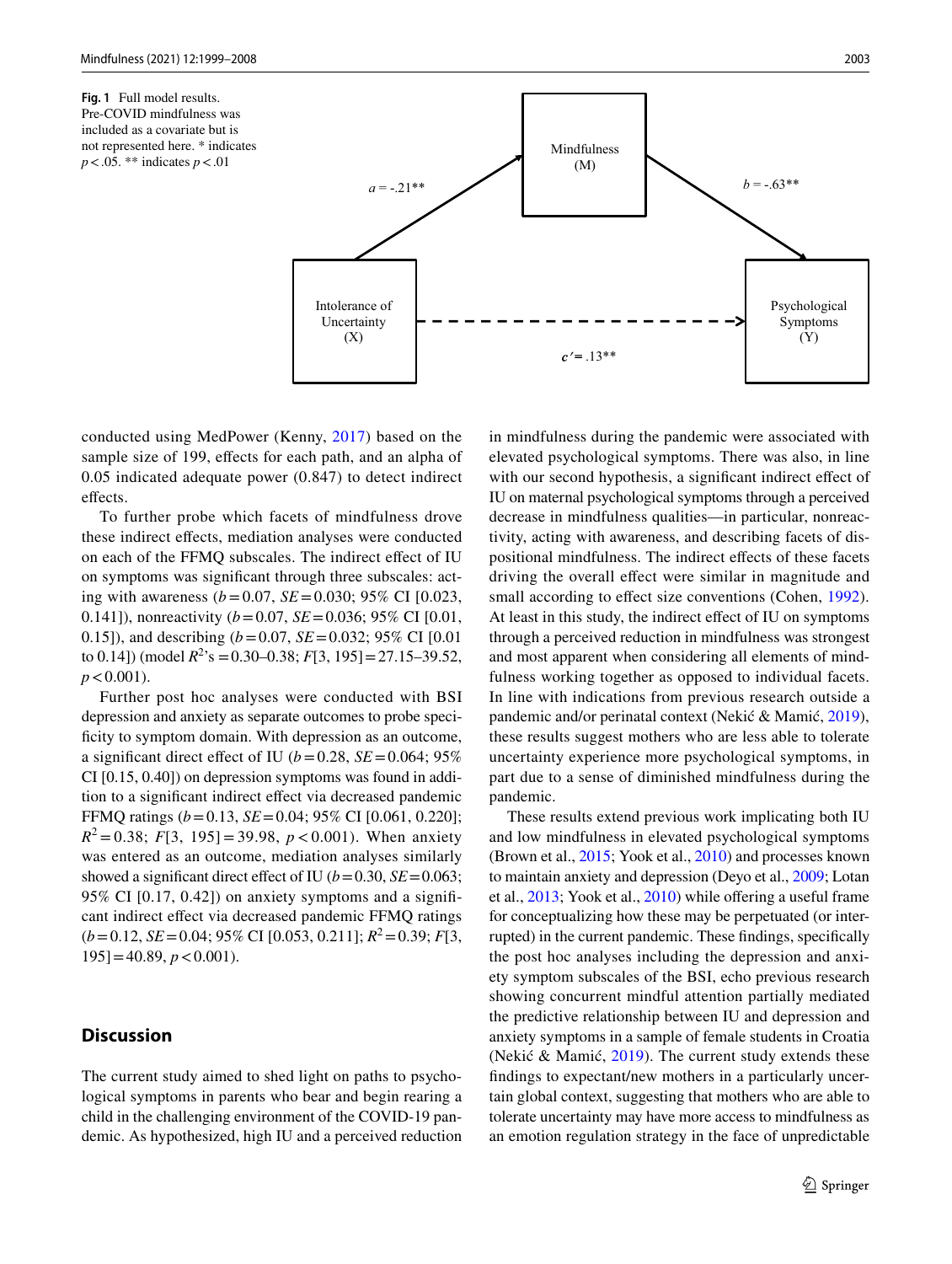and potentially overwhelming circumstances, helping them to view negative emotional reactions from a decentered, accepting, and nonreactive perspective. As a result, they may perceive these aversive emotional states as less threatening and more bearable, interrupting the cycle of worry, rumination, and prolonged negative afect that maintain both anxiety and depression symptoms.

These fndings are in line with previous research in perinatal populations, which shows that IU predicts poor mental health in mother and child (Aktar et al., [2017](#page-6-2); Furtado et al., [2019](#page-7-22)), whereas mindfulness can promote well-being (e.g., Duncan et al., [2009](#page-7-9); Hicks et al., [2018](#page-8-10)). The current results help to understand how IU functions as an instrumental risk factor in the development and maintenance of psychological symptoms; IU may make it more difficult to engage in adaptive coping/emotion regulation strategies such as mindfulness, thereby increasing sensitivity to stress and likelihood of distress in a climate of uncertainty. Our fndings point to particular aspects of mindfulness that may be key to maintaining parental well-being in such a climate, underlining the importance of maintaining the ability to be present with experience as it unfolds without becoming lost in emotional reactivity. This is consistent with previous fndings that nonreactivity and openness to experience can bufer stressrelated distress (see Hamill et al., [2015](#page-8-24); Lindsay, Chin, et al., [2018](#page-8-25); Lindsay, Young, et al., [2018](#page-8-26); O'Bryan et al., [2018](#page-9-19)). By promoting openness and fexible responding to changing conditions, mindfulness could help parents foster the supportive environment they and their baby need to maintain healthy stress sensitivity and regulation (Laurent, [2014\)](#page-8-27) and satisfying familial relationships (Barnes et al., [2007](#page-6-3); Duncan et al., [2009](#page-7-9)) in the face of uncontrollable shifts in resources and threats. The current fndings thus highlight risk factors that warrant additional research to examine their utility to guide screening for early risk detection and selection of interventions well suited to target such factors in an effort to prevent elevated psychological symptoms in expectant and new mothers amid the mental health crisis for new parents (i.e., COVID-19; Grose, [2020](#page-8-12)).

Our fndings identify IU as a precipitating risk factor for psychological distress in expectant and new mothers (Grose, [2020](#page-8-12)), a risk factor that has been implicated in the intergenerational transmission of mental illness (Aktar et al., [2017](#page-6-2)). This research can inform future investigations of IU as a guide in screening for early risk detection and as a proposed modifable risk factor that may be targeted by psychological interventions during the current pandemic and during future global stress events (Rettie & Daniels, [2020\)](#page-9-11). When misperceptions about absent information cannot be corrected (e.g., as knowledge about the nature and impacts of this novel coronavirus is being generated), future research is warranted to further investigate whether this risk factor may best be addressed through interventions that increase an individual's ability to cope with and tolerate aversive responses caused by uncertainty.

Mindfulness-based interventions may be uniquely poised to address IU as a cost- and time-effective strategy to decrease parents' mental health risk during uncertain global stress events such as the COVID-19 pandemic (Chen et al., [2021](#page-7-4)). In addition to mindfulness-based interventions' promotion of healthy coping strategies, mindfulness may directly target IU through an emphasis on nonattachment and letting go of the need for certainty. Mindfulness-based interventions have further been shown to impact processes by which IU leads to distress—that is, by decreasing worry and rumination (Deyo et al., [2009;](#page-7-25) Ma & Teasdale, [2004](#page-8-28)), increasing distress tolerance (Lotan et al., [2013\)](#page-8-18), and fostering acceptance and nonreactivity in the face of negative situations and emotions (Lindsay, Chin, et al., [2018](#page-8-25); Lindsay, Young, et al., [2018](#page-8-26)). Furthermore, due to COVID, utilization of telehealth has increased and there are greater options for mindfulnessbased interventions to be accessed remotely through online programs in addition to pre-existing apps (e.g., Calm, Headspace, Insight Timer; Huberty et al., [2019\)](#page-8-29). These electronic options increase accessibility both generally during a pandemic and specifcally for new parents who may have difficulty attending an in-person class, and meta-analytic evidence supports the efectiveness of online mindfulness-based interventions for mental health (Spijkerman et al., [2016\)](#page-9-20).

This study represents part of a broader effort to inform the selection of "mechanistically informed and driven" risk factors and interventions to address psychological needs during the pandemic (Holmes et al., [2020](#page-8-13)); this need is especially great in perinatal populations given both heightened vulnerability to mental health concerns and the known negative impact of poor perinatal mental health on maternal, infant, and family well-being over time. During this pandemic, or in future times of great uncertainty, future research should examine the utility of screening child-bearers and new mothers for elevated IU and providing access to interventions, such as mindfulness training, that have been demonstrated to improve tolerance of uncertainty and foster efective coping strategies to improve mothers' and their family's well-being.

### **Limitations and Future Research**

There are several limitations to this research. First, data were collected at one timepoint via an online, self-report survey, which required retrospective report of pre-pandemic mindfulness. These limitations restricted our ability to infer causal relationships, measure change over time, and draw conclusions that could inform clinical use on the basis of the current fndings. Longitudinal studies with a randomized intervention component are needed to better understand how IU and mindfulness impact psychological symptoms over time, especially during global stress events.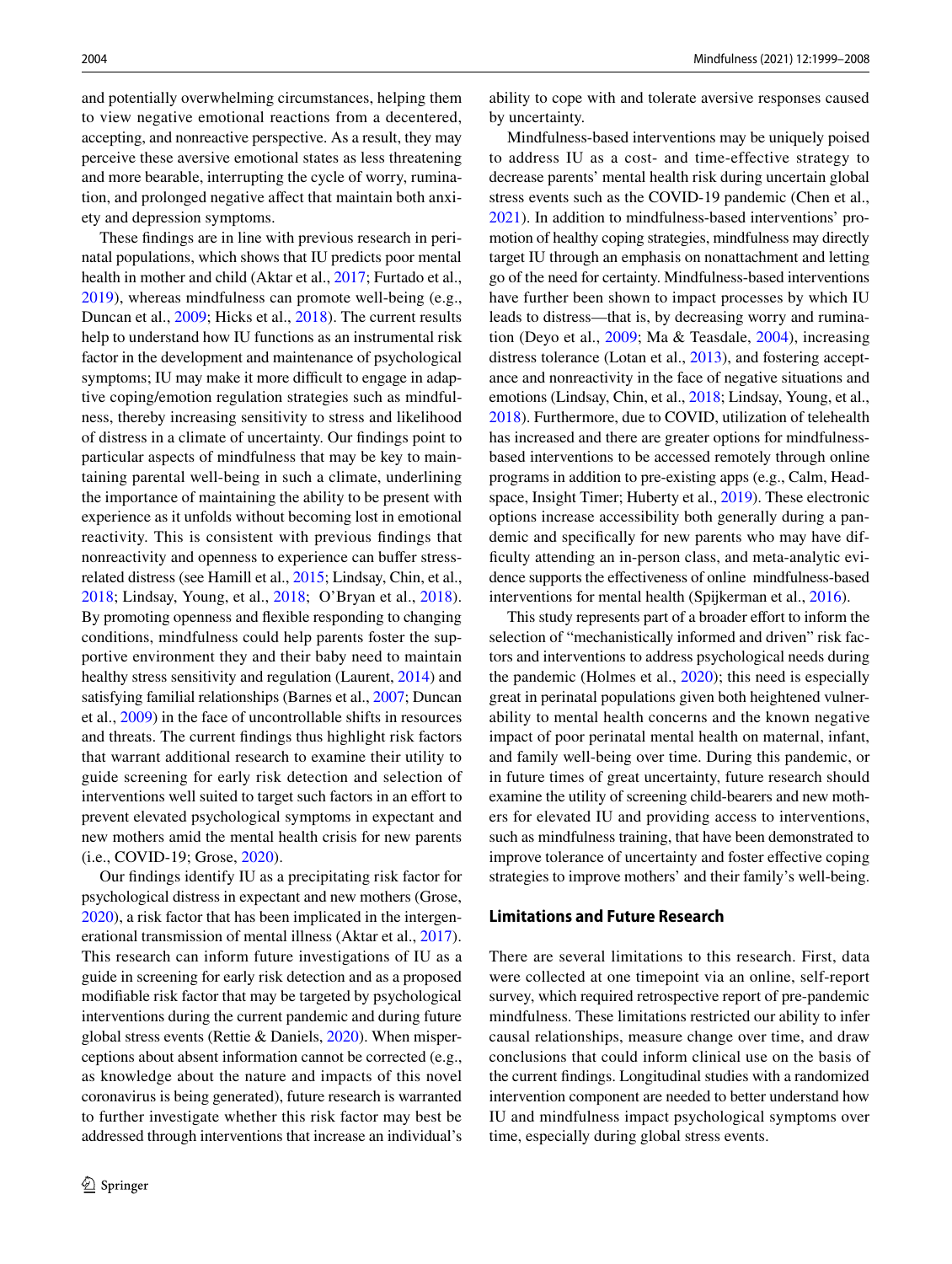Second, our sample was relatively privileged and homogenous in race, socioeconomic status, and education. They were predominantly White, upper to upper-middle class, and college educated, which may refect biases in our recruitment strategies and who had access and time to complete an uncompensated survey in a pandemic. It is possible that the current sample represented higher IU and/or stronger efects of IU because their socioeconomic status had shielded them from uncertainty related to fnancial or resource insecurity prior to the pandemic. It will be important to test the currently detected paths in more diverse samples that include parents with pre-existing vulnerabilities such as economic hardship and experiences of racism and marginalization who are at greater risk of psychological distress during COVID-19 (Prime et al., [2020\)](#page-9-21) to determine if the same risk paths and attendant screening/intervention recommendations apply. For now, our fndings provide insight into processes that can exacerbate or alleviate distress in a group expected to be protected against the worst harms of the pandemic, and underline the fact that the multiple stressors posed by COVID-19 exert widespread efects on the population.

Third, the survey began 2 months after the rise of COVID-19 in the United States and the beginning of quarantine and social distancing guidelines. It is possible that at the beginning of the pandemic, researchers might have observed diferent intensities of COVID-related fears, IU, perceived mindfulness shifts, and psychological symptoms or resilience. However, our fndings provide evidence for the *ongoing* negative impact of COVID-19 in the United States. The negative effects of this pandemic were not just due to initial shock and upheaval; COVID-19 continues to adversely impact expectant and new mothers, and this study provides a window into the cumulative impact of an evolving constellation of stressors (with a still uncertain end) on mothers' well-being.

Lastly, measures in the current study utilized the same method of data collection; thus, common method bias is a limitation of the current study as a source of potential measurement error. Constructs were measured by participants' responses to self-report questionnaires at the same time, which could in part elicit stronger observed associations between variables due to common method variance (e.g., common rater efects, common scale formats, measurement context formats, social desirability, or priming effects) rather than the sheer correlation of the constructs (Podsakoff et al., [2003\)](#page-9-22). Future research may control for common method bias by introducing a time lag between measurement of the variables of interest, counterbalancing item order, or by obtaining multiple measures of the variables via diferent methods (e.g., self-reported psychological symptoms, collateral report of psychological symptoms, and/or clinical interview; Campbell & Fiske, [1959;](#page-7-31) Podsakoff et al., [2003](#page-9-22)).

The current study provides support for IU and perceived diminishing mindfulness in paths to psychological wellbeing among parents during the COVID-19 pandemic. Our results suggest mothers who are less able to tolerate uncertainty experience more psychological symptoms, in part due to perceived reduction in mindfulness during the pandemic. This fnding points to IU as a modifable risk factor for parental distress in the face of the pandemic and mindfulness as a mechanism that could be targeted to improve family outcomes. These results support the use of IU in screening for risk and mindfulness-based interventions to address IU and psychological distress in expectant mothers, especially during pandemics or similar events.

**Author Contributions** M.D.S. created research questions, conducted analyses, wrote the majority of article text, and coordinated eforts of co-authors. K.H. created the online questionnaire, assisted in analyses, and contributed to manuscript preparation. H.K.L. supervised the current study, provided intellectual inputs, and assisted in project development, analyses, and manuscript preparation. All authors read and approved the manuscript.

**Data availability** Once data collection for the larger EPiC study is complete, the data for the current study will be available at the Open Science Framework [\(https://osf.io/5khws/](https://osf.io/5khws/)), expected release: Fall 2021.

#### **Declarations**

**Ethics Approval and Consent to Participate** All procedures performed in studies involving human participants were in accordance with the ethical standards of the institutional and/or national research committee and with the 1964 Helsinki declaration and its later amendments or comparable ethical standards. All procedures were approved by the University of Illinois Institutional Review Board and informed consent was obtained from all participants prior to study participation.

**Conflict of Interest** The authors declare no competing interests.

## **References**

- <span id="page-6-2"></span>Aktar, E., Nikolić, M., & Bögels, S. M. (2017). Environmental transmission of generalized anxiety disorder from parents to children Worries experiential avoidance and intolerance of uncertainty. *Dialogues in Clinical Neuroscience, 19*(2), 137–147. [https://doi.](https://doi.org/10.31887/DCNS.2017.19.2/eaktar) [org/10.31887/DCNS.2017.19.2/eaktar](https://doi.org/10.31887/DCNS.2017.19.2/eaktar)
- <span id="page-6-0"></span>American Psychological Association. (2020). *Stress in AmericaTM 2020: Stress in the Time of COVID-19* (Vol. 1). [https://www.](https://www.apa.org/news/press/releases/stress/2020/stress-in-america-covid.pdf) [apa.org/news/press/releases/stress/2020/stress-in-america](https://www.apa.org/news/press/releases/stress/2020/stress-in-america-covid.pdf)[covid.pdf](https://www.apa.org/news/press/releases/stress/2020/stress-in-america-covid.pdf)
- <span id="page-6-3"></span>Barnes, S., Brown, K. W., Krusemark, E., Campbell, W. K., & Rogge, R. D. (2007). The role of mindfulness in romantic relationship satisfaction and responses to relationship stress. *Journal of Marital and Family Therapy, 33*(4), 482–500. [https://doi.org/10.1111/j.](https://doi.org/10.1111/j.1752-0606.2007.00033.x) [1752-0606.2007.00033.x](https://doi.org/10.1111/j.1752-0606.2007.00033.x)
- <span id="page-6-1"></span>Baumrind, D. (1989). Rearing competent children. In W. Damon (Ed.), *Child development today and tomorrow* (pp. 349–378). Jossey-Bass.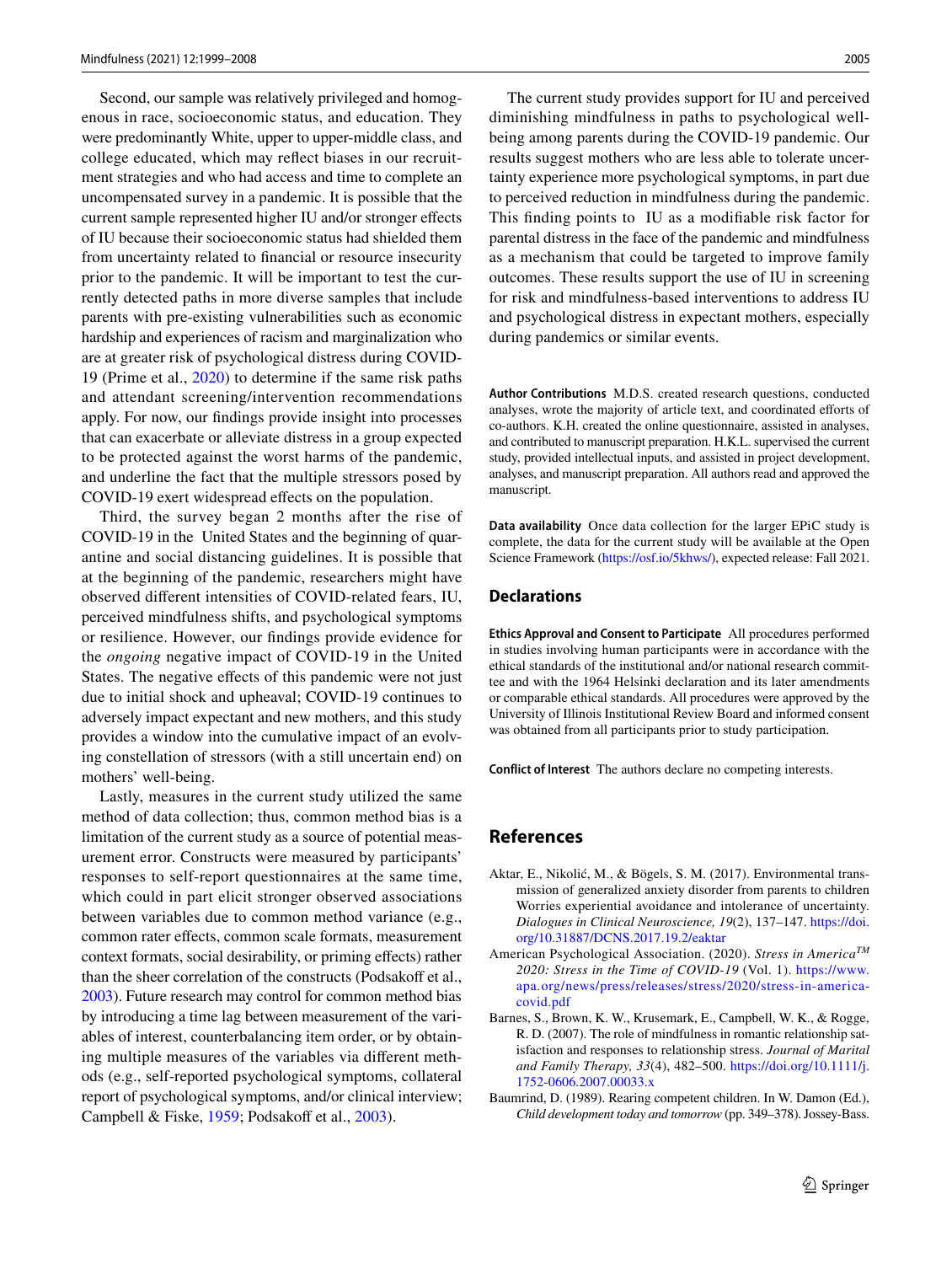- <span id="page-7-1"></span>Beck, C. T. (1999). Postpartum depression: Stopping the thief that steals motherhood. *AWHONN Lifelines, 3*(4), 41–44. [https://doi.](https://doi.org/10.1111/j.1552-6356.1999.tb01115.x) [org/10.1111/j.1552-6356.1999.tb01115.x](https://doi.org/10.1111/j.1552-6356.1999.tb01115.x)
- <span id="page-7-7"></span>Belen, H. (2021). Fear of COVID-19 and mental health: The role of mindfulness in during times of crisis. *International Journal of Mental Health and Addiction.* [https://doi.org/10.1007/](https://doi.org/10.1007/s11469-020-00470-2) [s11469-020-00470-2](https://doi.org/10.1007/s11469-020-00470-2)
- <span id="page-7-27"></span>Bohlmeijer, E., ten Klooster, P. M., Fledderus, M., Veehof, M., & Baer, R. (2011). Psychometric properties of the five facet mindfulness questionnaire in depressed adults and development of a short form. *Assessment, 18*(3), 308–320. [https://doi.org/10.1177/](https://doi.org/10.1177/1073191111408231) [1073191111408231](https://doi.org/10.1177/1073191111408231)
- <span id="page-7-18"></span>Boswell, J. F., Thompson-Hollands, J., Farchione, T. J., & Barlow, D. H. (2013). Intolerance of uncertainty: A common factor in the treatment of emotional disorders. *Journal of Clinical Psychology, 69*(6), 630–645.<https://doi.org/10.1002/jclp.21965>
- <span id="page-7-11"></span>Braeken, M. A. K. A., Jones, A., Otte, R. A., Nyklíček, I., & Van den Bergh, B. R. H. (2017). Potential benefts of mindfulness during pregnancy on maternal autonomic nervous system function and infant development. *Psychophysiology, 54*(2), 279–288. [https://](https://doi.org/10.1111/psyp.12782) [doi.org/10.1111/psyp.12782](https://doi.org/10.1111/psyp.12782)
- <span id="page-7-6"></span>Brand, S. R., & Brennan, P. A. (2009). Impact of antenatal and postpartum maternal mental illness: How are the children? *Clinical Obstetrics & Gynecology, 52*(3), 441–455. [https://doi.org/10.](https://doi.org/10.1097/GRF.0b013e3181b52930) [1097/GRF.0b013e3181b52930](https://doi.org/10.1097/GRF.0b013e3181b52930)
- <span id="page-7-14"></span>Brooks, S. K., Weston, D., & Greenberg, N. (2020). Psychological impact of infectious disease outbreaks on pregnant women: Rapid evidence review. *Public Health, 189*, 26–36. [https://doi.org/10.](https://doi.org/10.1016/j.puhe.2020.09.006) [1016/j.puhe.2020.09.006](https://doi.org/10.1016/j.puhe.2020.09.006)
- <span id="page-7-30"></span>Brown, D. B., Bravo, A. J., Roos, C. R., & Pearson, M. R. (2015). Five facets of mindfulness and psychological health: Evaluating a psychological model of the mechanisms of mindfulness. *Mindfulness, 6*(5), 1021–1032.<https://doi.org/10.1007/s12671-014-0349-4>
- <span id="page-7-28"></span>Brown, K. W., & Ryan, R. M. (2003). The benefts of being present: Mindfulness and its role in psychological well-being. *Journal of Personality and Social Psychology, 84*(4), 822–848. [https://doi.](https://doi.org/10.1037/0022-3514.84.4.822) [org/10.1037/0022-3514.84.4.822](https://doi.org/10.1037/0022-3514.84.4.822)
- <span id="page-7-24"></span>Buhr, K., & Dugas, M. J. (2002). The intolerance of uncertainty scale: Psychometric properties of the English version. *Behaviour Research and Therapy, 40*(8), 931–945. [https://doi.org/10.1016/](https://doi.org/10.1016/S0005-7967(01)00092-4) [S0005-7967\(01\)00092-4](https://doi.org/10.1016/S0005-7967(01)00092-4)
- <span id="page-7-31"></span>Campbell, D. T., & Fiske, D. W. (1959). Convergent and discriminant validation by the multitrait-multimethod matrix. *Psychological Bulletin, 56*(2), 81–105.<https://doi.org/10.1037/h0046016>
- <span id="page-7-15"></span>Carleton, R. N. (2012). The intolerance of uncertainty construct in the context of anxiety disorders: Theoretical and practical perspectives. *Expert Review of Neurotherapeutics, 12*(8), 937–947. <https://doi.org/10.1586/ern.12.82>
- <span id="page-7-19"></span>Carleton, R. N. (2016). Into the unknown: A review and synthesis of contemporary models involving uncertainty. *Journal of Anxiety Disorders, 39*, 30–43. [https://doi.org/10.1016/j.janxdis.2016.02.](https://doi.org/10.1016/j.janxdis.2016.02.007) [007](https://doi.org/10.1016/j.janxdis.2016.02.007)
- <span id="page-7-26"></span>Carleton, R. N., Norton, M. A. P. J., & Asmundson, G. J. G. (2007). Fearing the unknown: A short version of the Intolerance of Uncertainty Scale. *Journal of Anxiety Disorders, 21*(1), 105–117. <https://doi.org/10.1016/j.janxdis.2006.03.014>
- <span id="page-7-12"></span>Center for Translational Neuroscience at the University of Oregon. (2020, August 12). How long can the levee hold?: The role of caregiver emotional support in bufering children from the stress of material hardship *Medium*. [https://medium.com/rapid-ec-proje](https://medium.com/rapid-ec-project/how-long-can-the-levee-hold-2a2cd0779914) [ct/how-long-can-the-levee-hold-2a2cd0779914](https://medium.com/rapid-ec-project/how-long-can-the-levee-hold-2a2cd0779914)
- <span id="page-7-3"></span>Ceulemans, M., Hompes, T., & Foulon, V. (2020). Mental health status of pregnant and breastfeeding women during the COVID-19 pandemic: A call for action. *International Journal of Gynecology & Obstetrics, 151*(1), 146–147. <https://doi.org/10.1002/ijgo.13295>
- <span id="page-7-4"></span>Chen, H., Selix, N., & Nosek, M. (2021). Perinatal anxiety and depression during COVID-19. *The Journal for Nurse Practitioners, 17*(1), 26–31. <https://doi.org/10.1016/j.nurpra.2020.09.014>
- <span id="page-7-29"></span>Cohen, J. (1992). A power primer. *Psychological Bulletin, 112*(1), 155–159.<https://doi.org/10.1037/0033-2909.112.1.155>
- <span id="page-7-2"></span>Cullen, W., Gulati, G., & Kelly, B. D. (2020). Mental health in the COVID-19 pandemic. *QJM An International Journal of Medicine, 113*(5), 311–312. <https://doi.org/10.1093/qjmed/hcaa110>
- <span id="page-7-5"></span>Davenport, M. H., Meyer, S., Meah, V. L., Strynadka, M. C., & Khurana, R. (2020). Moms are not OK: COVID-19 and maternal mental health. *Frontiers in Global Women's Health*, *1*[.https://doi.](https://doi.org/10.3389/fgwh.2020.00001) [org/10.3389/fgwh.2020.00001](https://doi.org/10.3389/fgwh.2020.00001)
- <span id="page-7-25"></span>Deyo, M., Wilson, K. A., Ong, J., & Koopman, C. (2009). Mindfulness and rumination: Does mindfulness training lead to reductions in the ruminative thinking associated with depression? *EXPLORE, 5*(5), 265–271. <https://doi.org/10.1016/j.explore.2009.06.005>
- <span id="page-7-17"></span>Dugas, M. J., Gagnon, F., Ladouceur, R., & Freeston, M. H. (1998). Generalized anxiety disorder: A preliminary test of a conceptual model. *Behaviour Research and Therapy, 36*(2), 215–226. [https://](https://doi.org/10.1016/S0005-7967(97)00070-3) [doi.org/10.1016/S0005-7967\(97\)00070-3](https://doi.org/10.1016/S0005-7967(97)00070-3)
- <span id="page-7-16"></span>Dugas, M. J., Gosselin, P., & Ladouceur, R. (2001). Intolerance of uncertainty and worry: Investigating specifcity in a nonclinical sample. *Cognitive Therapy and Research, 25*(5), 551–558. [https://](https://doi.org/10.1023/A:1005553414688) [doi.org/10.1023/A:1005553414688](https://doi.org/10.1023/A:1005553414688)
- <span id="page-7-9"></span>Duncan, L. G., Coatsworth, J. D., & Greenberg, M. T. (2009). A model of mindful parenting: Implications for parent–child relationships and prevention research. *Clinical Child and Family Psychology Review, 12*(3), 255–270. [https://doi.org/10.1007/](https://doi.org/10.1007/s10567-009-0046-3) [s10567-009-0046-3](https://doi.org/10.1007/s10567-009-0046-3)
- <span id="page-7-20"></span>Einstein, D. A. (2014). Extension of the transdiagnostic model to focus on intolerance of uncertainty: A review of the literature and implications for treatment. *Clinical Psychology: Science and Practice, 21*(3), 280–300.<https://doi.org/10.1111/cpsp.12077>
- <span id="page-7-13"></span>Ellington, S., Strid, P., Tong, V. T., Woodworth, K., Galang, R. R., Zambrano, L. D., Nahabedian, J., Anderson, K., & Gilboa, S. M. (2020). Characteristics of women of reproductive age with laboratory-confrmed SARS-CoV-2 infection by pregnancy status—United States, January 22–June 7, 2020. *Morbidity and Mortality Weekly Report, 69*(25), 769–775. [https://doi.org/10.15585/](https://doi.org/10.15585/mmwr.mm6925a1) [mmwr.mm6925a1](https://doi.org/10.15585/mmwr.mm6925a1)
- <span id="page-7-0"></span>Fairbrother, N., Young, A. H., Janssen, P., Antony, M. M., & Tucker, E. (2015). Depression and anxiety during the perinatal period. *BMC Psychiatry, 15*(1), 206. [https://doi.org/10.1186/](https://doi.org/10.1186/s12888-015-0526-6) [s12888-015-0526-6](https://doi.org/10.1186/s12888-015-0526-6)
- <span id="page-7-10"></span>Fernandes, D. V., Canavarro, M. C., & Moreira, H. (2021). The mediating role of parenting stress in the relationship between anxious and depressive symptomatology, mothers' perception of infant temperament, and mindful parenting during the postpartum period. *Mindfulness, 12*, 275–290. [https://doi.org/10.1007/](https://doi.org/10.1007/s12671-020-01327-4) [s12671-020-01327-4](https://doi.org/10.1007/s12671-020-01327-4)
- <span id="page-7-21"></span>Freeston, M., Tiplady, A., Mawn, L., Bottesi, G., & Thwaites, S. (2020). Towards a model of uncertainty distress in the context of Coronavirus (COVID-19). *The Cognitive Behaviour Therapist*. <https://doi.org/10.1017/S1754470X2000029X>
- <span id="page-7-22"></span>Furtado, M., Van Lieshout, R. J., Van Ameringen, M., Green, S. M., & Frey, B. N. (2019). Biological and psychosocial predictors of anxiety worsening in the postpartum period: A longitudinal study. *Journal of Afective Disorders, 250*, 218–225. [https://doi.org/10.](https://doi.org/10.1016/j.jad.2019.02.064) [1016/j.jad.2019.02.064](https://doi.org/10.1016/j.jad.2019.02.064)
- <span id="page-7-8"></span>Gambrel, L. E., & Piercy, F. P. (2015). Mindfulness-based relationship education for couples expecting their frst child—Part 1: A randomized mixed-methods program evaluation. *Journal of Marital and Family Therapy, 41*(1), 5–24. [https://doi.org/10.1111/jmft.](https://doi.org/10.1111/jmft.12066) [12066](https://doi.org/10.1111/jmft.12066)
- <span id="page-7-23"></span>Gentes, E. L., & Ruscio, A. M. (2011). A meta-analysis of the relation of intolerance of uncertainty to symptoms of generalized anxiety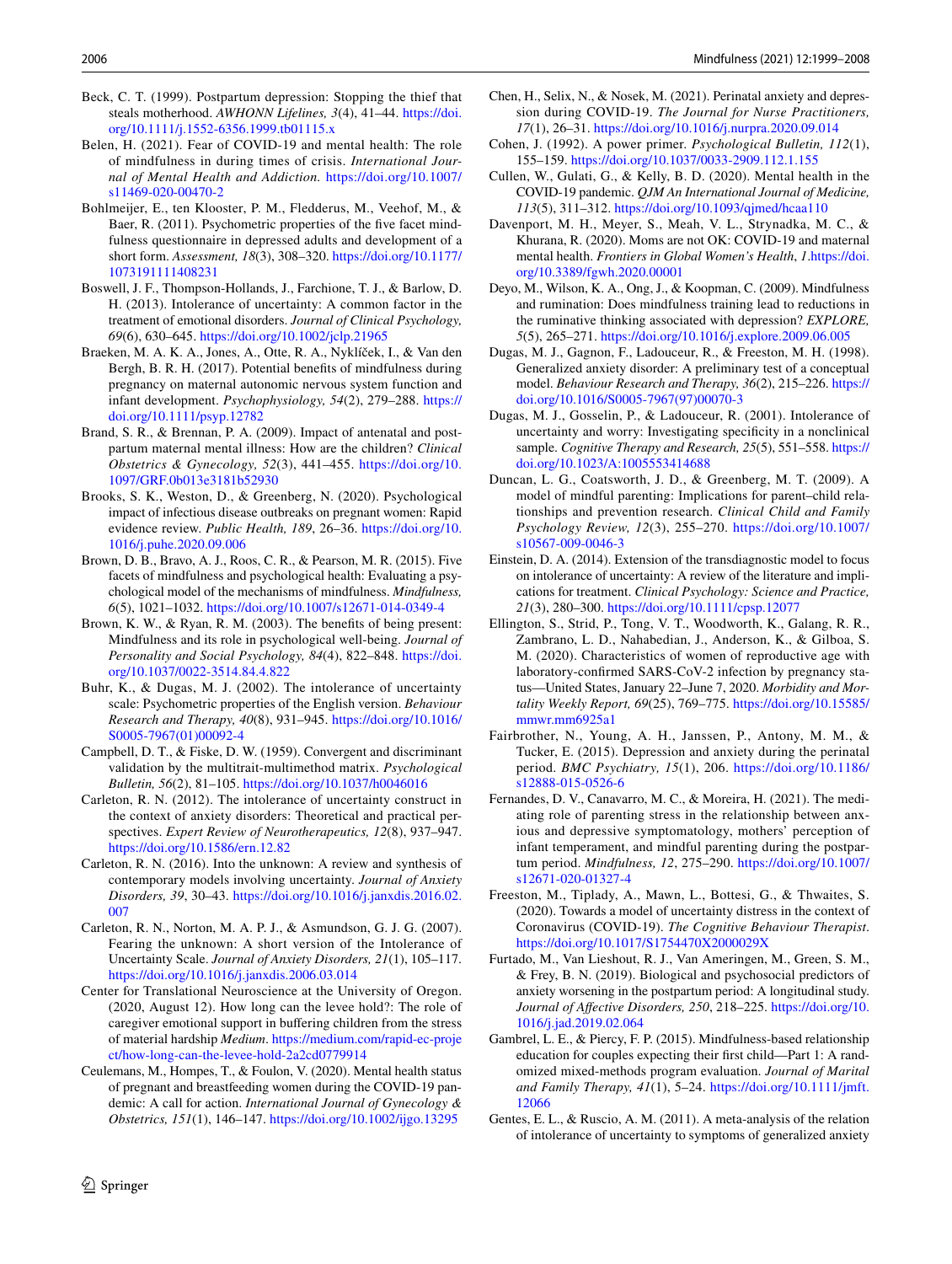disorder, major depressive disorder, and obsessive–compulsive disorder. *Clinical Psychology Review, 31*(6), 923–933. [https://doi.](https://doi.org/10.1016/j.cpr.2011.05.001) [org/10.1016/j.cpr.2011.05.001](https://doi.org/10.1016/j.cpr.2011.05.001)

- <span id="page-8-12"></span>Grose, J. (2020, September 9). The pandemic is a 'mental health crisis' for parents. *The New York Times*. [https://www.nytimes.com/2020/](https://www.nytimes.com/2020/09/09/parenting/mental-health-parents-coronavirus.html) [09/09/parenting/mental-health-parents-coronavirus.html](https://www.nytimes.com/2020/09/09/parenting/mental-health-parents-coronavirus.html)
- <span id="page-8-24"></span>Hamill, T. S., Pickett, S. M., Amsbaugh, H. M., & Aho, K. M. (2015). Mindfulness and acceptance in relation to behavioral inhibition system sensitivity and psychological distress. *Personality and Individual Diferences, 72*, 24–29. [https://doi.org/10.1016/j.paid.](https://doi.org/10.1016/j.paid.2014.08.007) [2014.08.007](https://doi.org/10.1016/j.paid.2014.08.007)
- <span id="page-8-20"></span>Harris, P. A., Taylor, R., Thielke, R., Payne, J., Gonzalez, N., & Conde, J. G. (2009). Research electronic data capture (REDCap)—A metadata-driven methodology and workfow process for providing translational research informatics support. *Journal of Biomedical Informatics, 42*(2), 377–381. [https://doi.org/10.1016/j.](https://doi.org/10.1016/j.jbi.2008.08.010) [jbi.2008.08.010](https://doi.org/10.1016/j.jbi.2008.08.010)
- <span id="page-8-21"></span>Hayes, A. F. (2009). Beyond Baron and Kenny: Statistical mediation analysis in the new millennium. *Communication Monographs, 76*(4), 408–420.<https://doi.org/10.1080/03637750903310360>
- <span id="page-8-10"></span>Hicks, L. M., Dayton, C. J., Brown, S., Muzik, M., & Raveau, H. (2018). Mindfulness moderates depression and quality of prenatal attachment in expectant parents. *Mindfulness, 9*(5), 1604–1614. <https://doi.org/10.1007/s12671-018-0907-2>
- <span id="page-8-13"></span>Holmes, E. A., O'Connor, R. C., Perry, V. H., Tracey, I., Wessely, S., Arseneault, L., Ballard, C., Christensen, H., Silver, R. C., Everall, I., Ford, T., John, A., Kabir, T., King, K., Madan, I., Michie, S., Przybylski, A. K., Shafran, R., Sweeney, A., … Bullmore, E. (2020). Multidisciplinary research priorities for the COVID-19 pandemic: A call for action for mental health science. *The Lancet Psychiatry, 7*(6), 547–560. [https://doi.org/10.1016/S2215-](https://doi.org/10.1016/S2215-0366(20)30168-1) [0366\(20\)30168-1](https://doi.org/10.1016/S2215-0366(20)30168-1)
- <span id="page-8-7"></span>Howard, L. M., Molyneaux, E., Dennis, C.-L., Rochat, T., Stein, A., & Milgrom, J. (2014). Non-psychotic mental disorders in the perinatal period. *The Lancet, 384*(9956), 1775–1788. [https://doi.org/](https://doi.org/10.1016/S0140-6736(14)61276-9) [10.1016/S0140-6736\(14\)61276-9](https://doi.org/10.1016/S0140-6736(14)61276-9)
- <span id="page-8-29"></span>Huberty, J., Green, J., Glissmann, C., Larkey, L., Puzia, M., & Lee, C. (2019). Efficacy of the mindfulness meditation mobile app "Calm" to reduce stress among college students Randomized controlled trial. *JMIR MHealth and UHealth, 7*, 6. [https://doi.](https://doi.org/10.2196/14273) [org/10.2196/14273](https://doi.org/10.2196/14273)
- <span id="page-8-9"></span>Kabat-Zinn, J. (2003). Mindfulness-based interventions in context: Past, present, and future. *Clinical Psychology: Science and Practice, 10*(2), 144–156. <https://doi.org/10.1093/clipsy.bpg016>
- <span id="page-8-23"></span>Kenny, D. A. (2017). *MedPower: An interactive tool for the estimation of power in tests of mediation*. [https://davidakenny.shinyapps.io/](https://davidakenny.shinyapps.io/MedPower/) [MedPower/](https://davidakenny.shinyapps.io/MedPower/)
- <span id="page-8-8"></span>Kingston, D., Tough, S., & Whitfeld, H. (2012). Prenatal and postpartum maternal psychological distress and infant development: A systematic review. *Child Psychiatry & Human Development, 43*(5), 683–714.<https://doi.org/10.1007/s10578-012-0291-4>
- <span id="page-8-17"></span>Kraemer, K. M., O'Bryan, E. M., & McLeish, A. C. (2016). Intolerance of uncertainty as a mediator of the relationship between mindfulness and health anxiety. *Mindfulness, 7*(4), 859–865. [https://doi.](https://doi.org/10.1007/s12671-016-0524-x) [org/10.1007/s12671-016-0524-x](https://doi.org/10.1007/s12671-016-0524-x)
- <span id="page-8-22"></span>Kumar, S., Feldman, G., & Hayes, A. (2008). Changes in mindfulness and emotion regulation in an exposure-based cognitive therapy for depression. *Cognitive Therapy and Research, 32*(6), 734–744.<https://doi.org/10.1007/s10608-008-9190-1>
- <span id="page-8-27"></span>Laurent, H. K. (2014). Clarifying the contours of emotion regulation: Insights from parent–child stress research. *Child Development Perspectives, 8*(1), 30–35.<https://doi.org/10.1111/cdep.12058>
- <span id="page-8-11"></span>Laurent, H. K., Duncan, L. G., Lightcap, A., & Khan, F. (2017). Mindful parenting predicts mothers' and infants' hypothalamicpituitary-adrenal activity during a dyadic stressor. *Developmental Psychology, 53*(3), 417–424.<https://doi.org/10.1037/dev0000258>
- <span id="page-8-19"></span>Laurent, H. K., Sbrilli, M. D., Haigler, K., Danyelle, D. N., & Finnegan, M. (2021, March 4). *EPiC (Early Parenthood in COVID-19) Study*. Retrieved from osf.io/5khws
- <span id="page-8-4"></span>Lebel, C., MacKinnon, A., Bagshawe, M., Tomfohr-Madsen, L., & Giesbrecht, G. (2020). Elevated depression and anxiety symptoms among pregnant individuals during the COVID-19 pandemic. *Journal of Affective Disorders, 277*, 5–13. [https://](https://doi.org/10.1016/j.jad.2020.07.126) [doi.org/10.1016/j.jad.2020.07.126](https://doi.org/10.1016/j.jad.2020.07.126)
- <span id="page-8-1"></span>Letourneau, N., Salmani, M., & Dufett-Leger, L. (2010). Maternal depressive symptoms and parenting of children from birth to 12 years. *Western Journal of Nursing Research, 32*(5), 662–685. <https://doi.org/10.1177/0193945909359409>
- <span id="page-8-15"></span>Liao, K.Y.-H., & Wei, M. (2011). Intolerance of uncertainty, depression, and anxiety: The moderating and mediating roles of rumination. *Journal of Clinical Psychology, 67*(12), 1220–1239. [https://](https://doi.org/10.1002/jclp.20846) [doi.org/10.1002/jclp.20846](https://doi.org/10.1002/jclp.20846)
- <span id="page-8-25"></span>Lindsay, E. K., Chin, B., Greco, C. M., Young, S., Brown, K. W., Wright, A. G. C., Smyth, J. M., Burkett, D., & Creswell, J. D. (2018). How mindfulness training promotes positive emotions: Dismantling acceptance skills training in two randomized controlled trials. *Journal of Personality and Social Psychology, 115*(6), 944–973. <https://doi.org/10.1037/pspa0000134>
- <span id="page-8-26"></span>Lindsay, E. K., Young, S., Smyth, J. M., Brown, K. W., & Creswell, J. D. (2018). Acceptance lowers stress reactivity: Dismantling mindfulness training in a randomized controlled trial. *Psychoneuroendocrinology, 87*, 63–73. [https://doi.org/10.1016/j.psyne](https://doi.org/10.1016/j.psyneuen.2017.09.015) [uen.2017.09.015](https://doi.org/10.1016/j.psyneuen.2017.09.015)
- <span id="page-8-5"></span>López-Morales, H., del Valle, M. V., Canet-Juric, L., Andrés, M. L., Galli, J. I., Poó, F., & Urquijo, S. (2021). Mental health of pregnant women during the COVID-19 pandemic: A longitudinal study. *Psychiatry Research, 295*, 113567. [https://doi.org/10.](https://doi.org/10.1016/j.psychres.2020.113567) [1016/j.psychres.2020.113567](https://doi.org/10.1016/j.psychres.2020.113567)
- <span id="page-8-18"></span>Lotan, G., Tanay, G., & Bernstein, A. (2013). Mindfulness and distress tolerance: Relations in a mindfulness preventive intervention. *International Journal of Cognitive Therapy, 6*(4), 371–385. <https://doi.org/10.1521/ijct.2013.6.4.371>
- <span id="page-8-28"></span>Ma, S. H., & Teasdale, J. D. (2004). Mindfulness-based cognitive therapy for depression: Replication and exploration of diferential relapse prevention efects. *Journal of Consulting and Clinical Psychology, 72*(1), 31–40. [https://doi.org/10.1037/0022-006X.](https://doi.org/10.1037/0022-006X.72.1.31) [72.1.31](https://doi.org/10.1037/0022-006X.72.1.31)
- <span id="page-8-2"></span>Madigan, S., Oatley, H., Racine, N., Fearon, R. M. P., Schumacher, L., Akbari, E., Cooke, J. E., & Tarabulsy, G. M. (2018). A metaanalysis of maternal prenatal depression and anxiety on child socioemotional development. *Journal of the American Academy of Child & Adolescent Psychiatry, 57*(9), 645-657.e8. [https://doi.](https://doi.org/10.1016/j.jaac.2018.06.012) [org/10.1016/j.jaac.2018.06.012](https://doi.org/10.1016/j.jaac.2018.06.012)
- <span id="page-8-16"></span>McEvoy, P. M., Hyett, M. P., Shihata, S., Price, J. E., & Strachan, L. (2019). The impact of methodological and measurement factors on transdiagnostic associations with intolerance of uncertainty: A meta-analysis. *Clinical Psychology Review, 73*, 101778. [https://](https://doi.org/10.1016/j.cpr.2019.101778) [doi.org/10.1016/j.cpr.2019.101778](https://doi.org/10.1016/j.cpr.2019.101778)
- <span id="page-8-14"></span>McEvoy, P. M., & Mahoney, A. E. J. (2012). To be sure, to be sure: Intolerance of uncertainty mediates symptoms of various anxiety disorders and depression. *Behavior Therapy, 43*(3), 533–545. <https://doi.org/10.1016/j.beth.2011.02.007>
- <span id="page-8-6"></span>Meltzer-Brody, S., Howard, L. M., Bergink, V., Vigod, S., Jones, I., Munk-Olsen, T., Honikman, S., & Milgrom, J. (2018). Postpartum psychiatric disorders. *Nature Reviews Disease Primers, 4*(1), 18022. <https://doi.org/10.1038/nrdp.2018.22>
- <span id="page-8-0"></span>Miller, R. L., Pallant, J. F., & Negri, L. M. (2006). Anxiety and stress in the postpartum: Is there more to postnatal distress than depression? *BMC Psychiatry, 6*(1), 12. [https://doi.org/10.1186/](https://doi.org/10.1186/1471-244X-6-12) [1471-244X-6-12](https://doi.org/10.1186/1471-244X-6-12)
- <span id="page-8-3"></span>Mughal, M. K., Giallo, R., Arnold, P. D., Kehler, H., Bright, K., Benzies, K., Wajid, A., & Kingston, D. (2019). Trajectories of